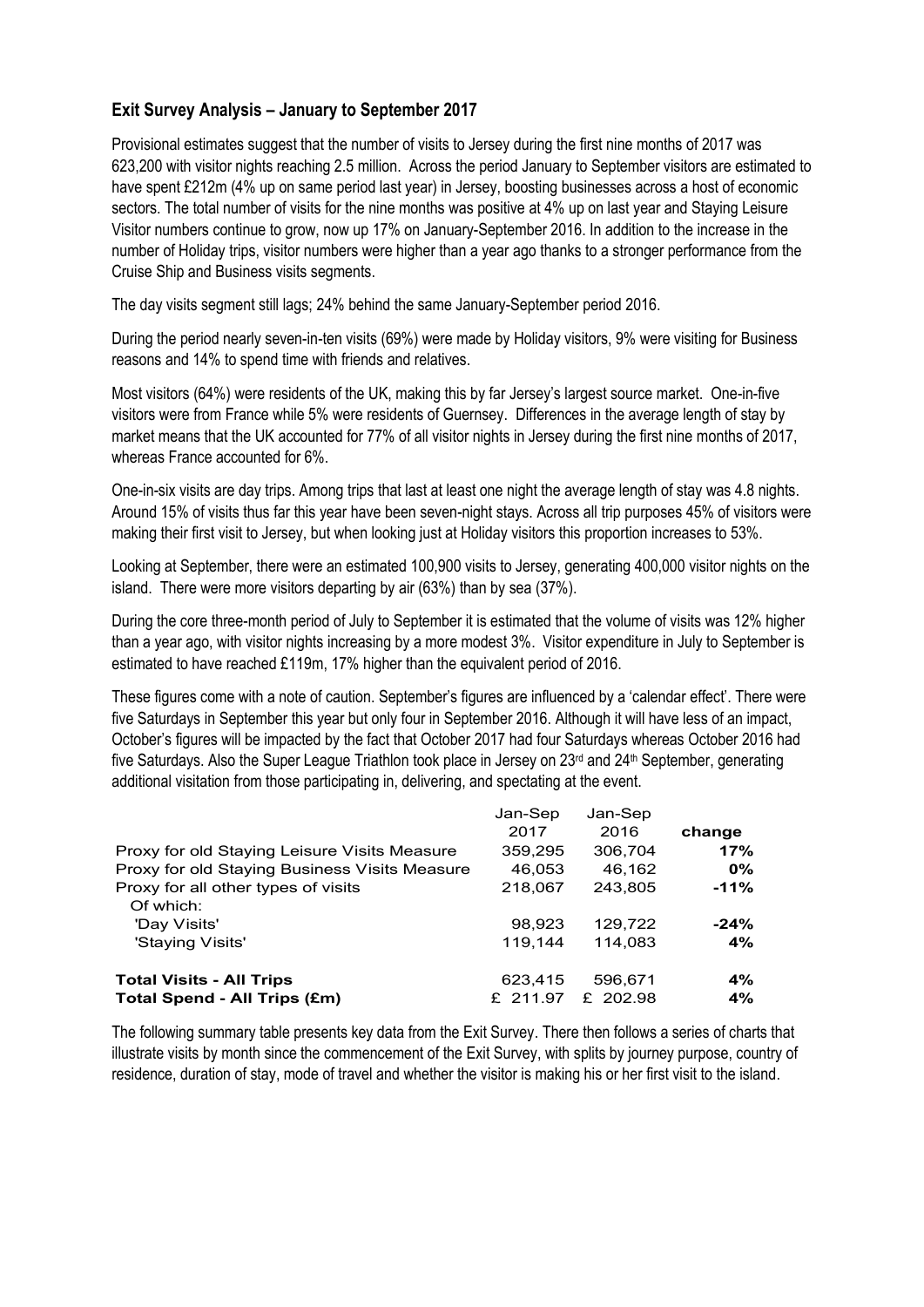|                             |                                              | <b>Month of</b><br>September 2017 | 3 months to<br>September 2017 | January to<br>September 2017 | <b>Rolling 12</b><br><b>Months</b> |
|-----------------------------|----------------------------------------------|-----------------------------------|-------------------------------|------------------------------|------------------------------------|
|                             |                                              |                                   |                               |                              |                                    |
| <b>Headline Data</b>        | <b>Total Visits</b>                          | 100,912                           | 313,227                       | 623,415                      | 715,795                            |
|                             | annual change<br><b>Total Visitor Nights</b> | 38%<br>400,003                    | 12%<br>1,326,415              |                              |                                    |
|                             | annual change                                | 24%                               | 3%                            | 2,515,970                    | 2,967,138                          |
|                             | Nights per visit (all)                       | 4.0                               | 4.2                           | 4.0                          | 4.1                                |
|                             | Nights per visit (overnighters)              | 4.9                               | 5.2                           | 4.8                          | 4.9                                |
|                             |                                              |                                   |                               |                              |                                    |
| <b>Trip Purpose</b>         | <b>Visiting Yachtsmen</b>                    | 1,017                             | 9,819                         | 15,548                       | 16,630                             |
|                             | annual change                                | $-27%$                            | $-13%$                        |                              |                                    |
|                             | Cruise<br>annual change                      | 738<br>779%                       | 2,089<br>185%                 | 3,278                        | 3,278                              |
|                             | Holiday                                      | 77,302                            | 236,433                       | 436,391                      | 482,751                            |
|                             | annual change                                | 42%                               | 15%                           |                              |                                    |
|                             | <b>Business</b>                              | 9,328                             | 21,238                        | 56,911                       | 73,184                             |
|                             | annual change                                | 55%                               | 23%                           |                              |                                    |
|                             | <b>Visiting Friends &amp; Relatives</b>      | 9,809                             | 33,964                        | 81,867                       | 99,470                             |
|                             | annual change                                | 18%                               | $-1\%$                        |                              |                                    |
|                             | Other                                        | 2,717                             | 9,684                         | 29,419                       | 40,481                             |
|                             | annual change                                | $-8%$                             | $-13%$                        |                              |                                    |
|                             | <b>UK</b>                                    | 63,348                            | 196,536                       | 399,841                      | 465,113                            |
|                             | annual change                                | 30%                               | 10%                           |                              |                                    |
|                             | France                                       | 22,597                            | 68,890                        | 122,353                      | 134,477                            |
|                             | annual change                                | 104%                              | 50%                           |                              |                                    |
|                             | Germany                                      | 4,206<br>16%                      | 12,003<br>$-31%$              | 19,620                       | 21,044                             |
|                             | annual change                                | 3,616                             | 11,512                        | 31,432                       | 38,633                             |
| <b>Country of Residence</b> | Guernsey<br>annual change                    | 30%                               | $0\%$                         |                              |                                    |
|                             | Other / Not known                            | 6,227                             | 20,561                        | 42,615                       | 47,786                             |
|                             | annual change                                | $-1%$                             | $-16%$                        |                              |                                    |
|                             | Sea (inc Cruise & Yachtsmen)                 | 37,198                            | 118,926                       | 207,984                      | 226,349                            |
| <b>Mode</b>                 | annual change                                | 66%                               | 15%                           |                              |                                    |
|                             | Air (inc Private Plane)                      | 63,714                            | 194,301                       | 415,431                      | 489,446                            |
|                             | annual change                                | 25%                               | 10%                           |                              |                                    |
|                             | Day Visit                                    | 19,840                            | 57,326                        | 98,923                       | 110,839                            |
|                             | annual change                                | 78%                               | $3%$                          |                              |                                    |
|                             | 1-3 nights                                   | 27,560                            | 81,026                        | 210,760                      | 252,865                            |
| <b>Duration of Stay</b>     | annual change                                | 20%                               | 13%                           |                              |                                    |
|                             | 4-6 nights                                   | 28,548                            | 84,133                        | 175,184                      | 200,637                            |
|                             | annual change                                | 49%                               | 21%                           |                              |                                    |
|                             | 7 nights                                     | 17,957                            | 63,407                        | 96,449                       | 103,418                            |
|                             | annual change                                | 35%                               | 32%                           |                              |                                    |
|                             | 8+ nights                                    | 7,007<br>7%                       | 27,334<br>$-24%$              | 42,100                       | 48,036                             |
|                             | annual change                                |                                   |                               |                              |                                    |